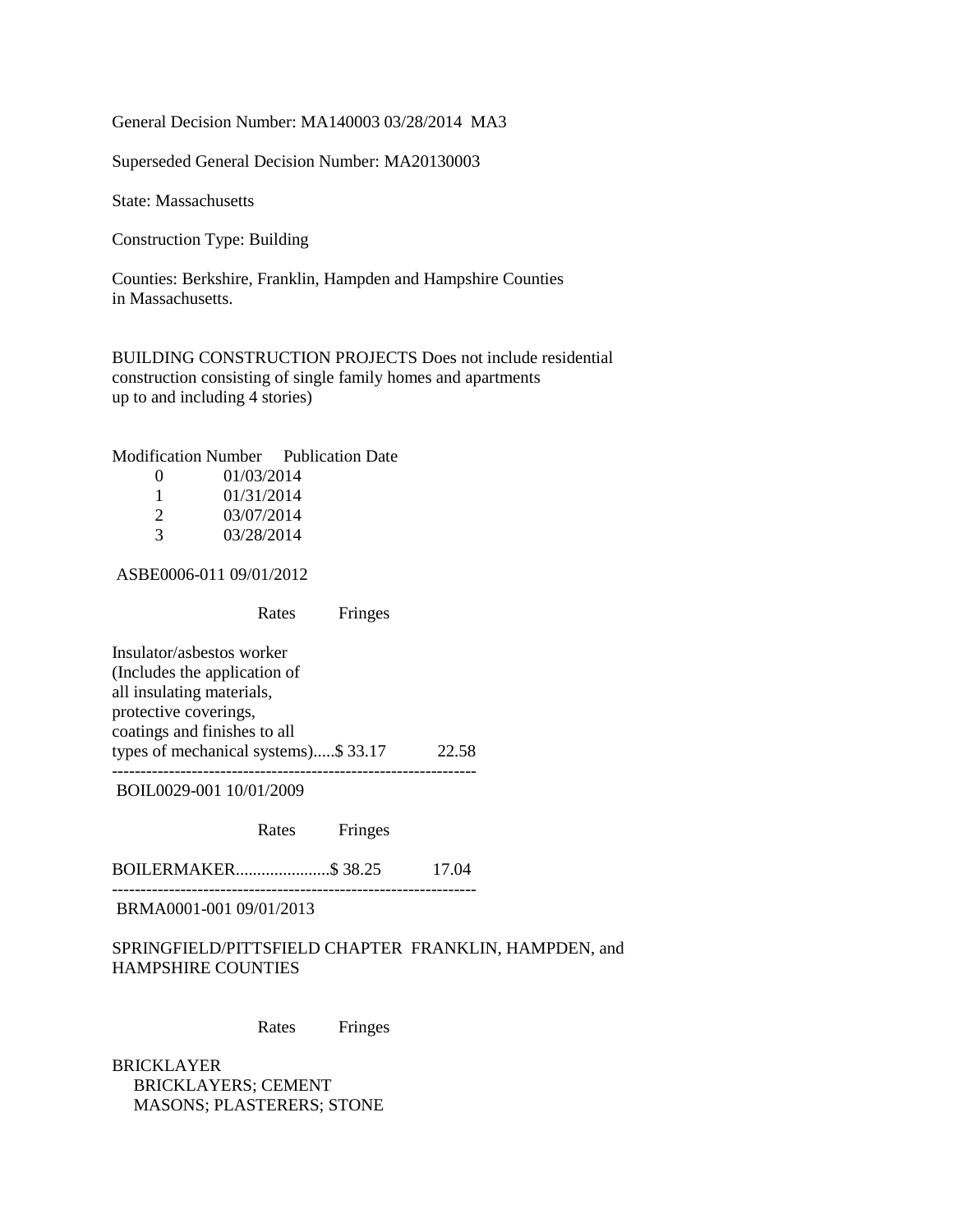MASONS; MARBLE, TILE & TERRAZZO WORKERS............\$ 36.56 27.87 ----------------------------------------------------------------

BRMA0001-003 09/01/2013

SPRINGFIELD/PITTSFIELD BERKSHIRE

Rates Fringes

BRICKLAYER BRICKLAYERS; CEMENT MASONS; PLASTERERS; STONE MASONS; MARBLE, TILE & TERRAZZO WORKERS............\$ 36.56 27.87 ----------------------------------------------------------------

CARP0056-014 08/01/2013

Rates Fringes

PILEDRIVERMAN....................\$ 40.10 28.57 ----------------------------------------------------------------

CARP0107-009 09/01/2013

Franklin County (Erving, Orange, North Orange and Warwick)

Rates Fringes

CARPENTER........................\$ 34.28 26.56

CARP0108-005 03/04/2013

HAMPDEN; HAMPSHIRE AND FRANKLIN (Remainder)

----------------------------------------------------------------

Rates Fringes

Carpenter/Lather/Drywall Applicator.......................\$ 31.04 20.88 ----------------------------------------------------------------

CARP0108-011 03/04/2013

BERKSHIRE COUNTY

Rates Fringes

CARPENTER........................\$ 31.04 20.88

----------------------------------------------------------------

\* CARP1121-001 10/01/2013

Rates Fringes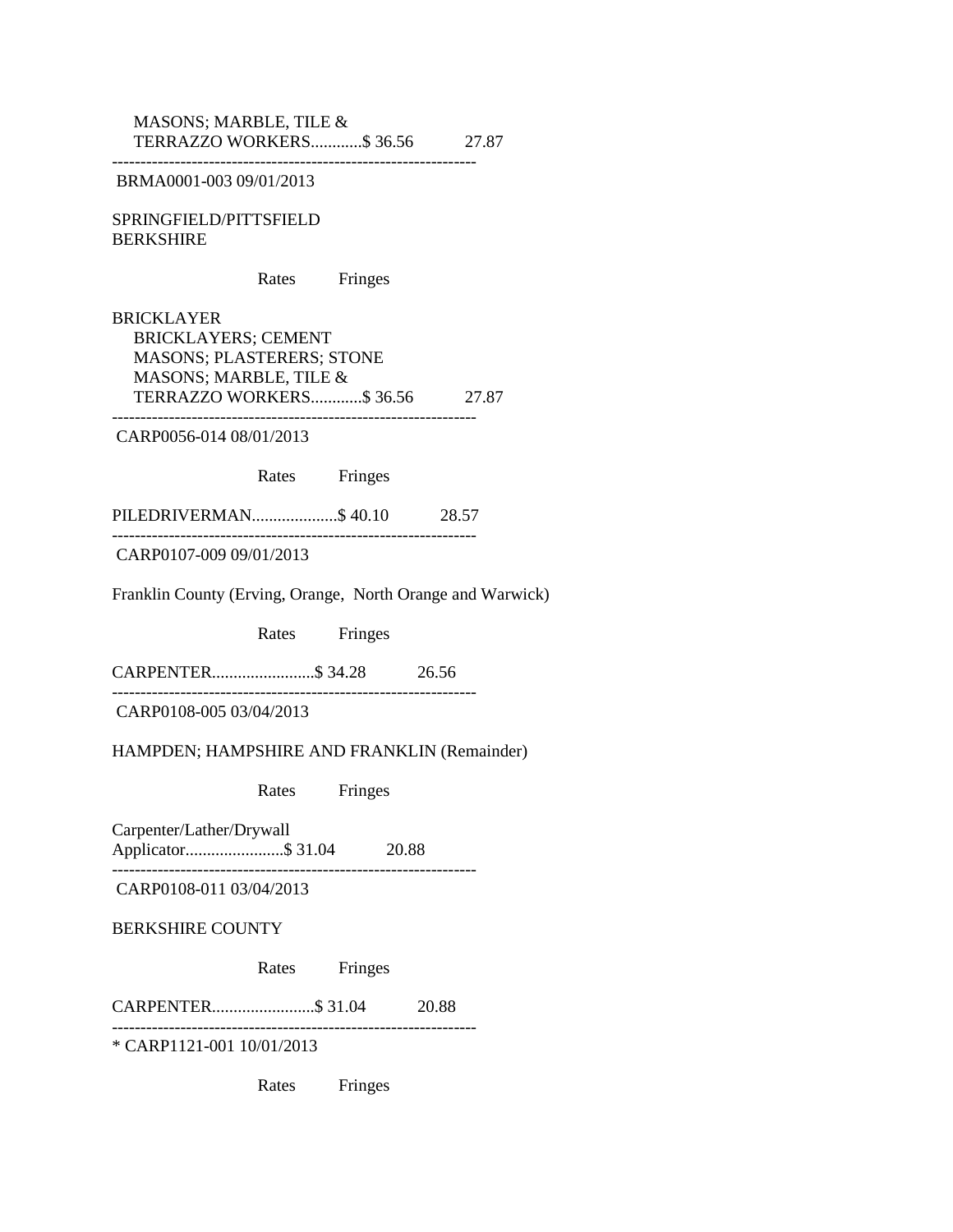MILLWRIGHT.......................\$ 35.20 26.61

----------------------------------------------------------------

\* CARP2168-003 03/01/2014

Rates Fringes

FLOOR LAYER: Carpet.............\$ 31.04 21.31

----------------------------------------------------------------

ELEC0007-002 12/30/2013

HAMPDEN (Except Chester & Holyoke); HAMPSHIRE (Belchertown, Ware)

| Rates | Fringes |
|-------|---------|
|       |         |

ELECTRICIAN......................\$ 36.86 18.86 ----------------------------------------------------------------

ELEC0007-003 12/30/2013

BERKSHIRE; FRANKLIN; HAMPDEN (Chester, Holyoke); HAMPSHIRE (Except Belchertown, Ware)

 Rates Fringes ELECTRICIAN......................\$ 36.86 18.86 ---------------------------------------------------------------- ELEC0007-006 12/30/2013 Rates Fringes Teledata System Installer........\$ 36.86 18.86 ---------------------------------------------------------------- \* ELEC0042-003 01/05/2014 Rates Fringes Line Construction: Heavy Equipment Operator....\$ 39.87 6.5%+15.83 Lineman, Cable Splicer and Dynamite Man................\$ 44.30 6.5%+17.70 Material Man, Tractor Trailer Driver, Equipment Operator....................\$ 37.66 6.5%+15.40 ---------------------------------------------------------------- ELEV0041-001 01/01/2013

Rates Fringes

ELEVATOR MECHANIC................\$ 46.19 25.185+a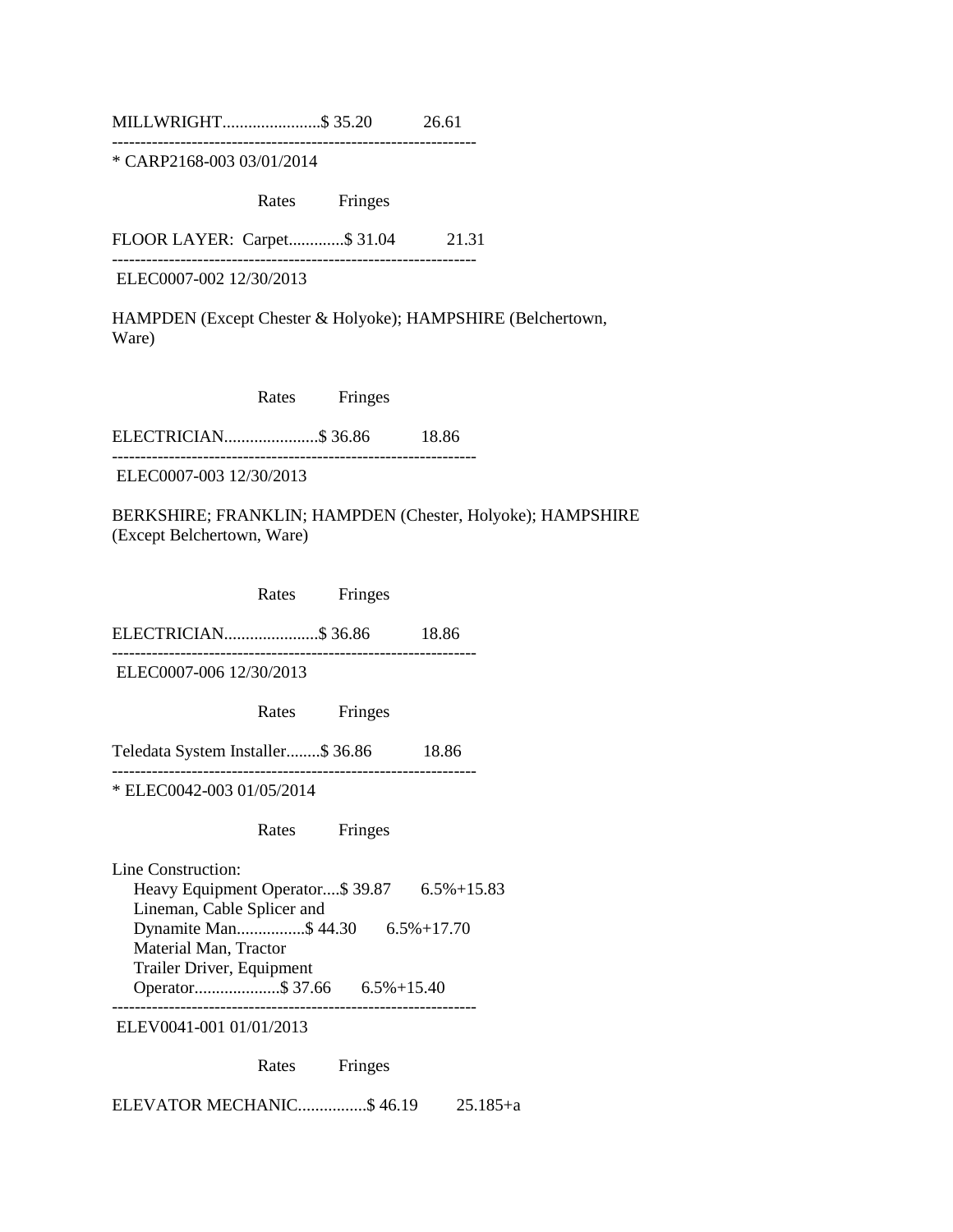### FOOTNOTE:

a. Vacation pay credit:

 Employer contributes 8% of basic hourly rate for 5 years or more of service, and 6% of basic hourly rate for 6 months to 5 years of service.

 Eight (8) paid holidays: New Year's Day, Memorial Day, Independence Day, Labor Day, Veteran's Day, Thanksgiving Day, the Friday after Thanksgiving Day and Christmas Day.

---------------------------------------------------------------- ENGI0098-001 12/01/2009

Rates Fringes

Power equipment operators: (BUILDING & RESIDENTIAL)

|  | $\mu$            |           |
|--|------------------|-----------|
|  | Group 1\$ 29.12  | $16.52+A$ |
|  | Group 2\$28.81   | $16.52+A$ |
|  | Group 3\$28.59   | $16.52+A$ |
|  | Group 4\$ 27.98  | $16.52+A$ |
|  | Group 5\$ 25.36  | $16.52+A$ |
|  | Group 6\$24.24   | $16.52+A$ |
|  | Group 7\$ 22.30  | $16.52+A$ |
|  | Group 8\$ 30.18  | $16.52+A$ |
|  | Group 9\$24.28   | $16.52+A$ |
|  | Group 10\$ 30.61 | $16.52+A$ |
|  | Group 11\$ 30.12 | $16.52+A$ |
|  | Group 12\$ 31.62 | $16.52+A$ |
|  | Group 13\$ 32.62 | $16.52+A$ |
|  | Group 14\$ 33.62 | $16.52+A$ |
|  | Group 15 \$35.12 | $16.52+A$ |
|  |                  |           |

### HAZARDOUS WASTE PREMIUM \$2.00

### POWER EQUIPMENT OPERATORS CLASSIFICATIONS

 Group 1: Shovels; crawlers and truck cranes including all tower; self-propelled hydraulic cranes 10 tons and over; draglines; clam shells; cableways; shaft hoists; mucking machines derricks; backhoes; bulldozers; gradalls; elevating graders; pile drivers; concrete pavers; trenching machines; front end loaders- 5 1/2 cu yds and over; dual drum paver; automatic grader-excavator(C.M.I. or equal); scrapers towing pan or wagon; tandem dozers or push cats(2 units in tandem); shotcrete machine; tunnel boring machine; combination backhoe/loader 3/4 cu yd hoe or over; jet engine dryer; tree shredder; post hole digger; post hole hammer; post extractor; truck mounted concrete pump with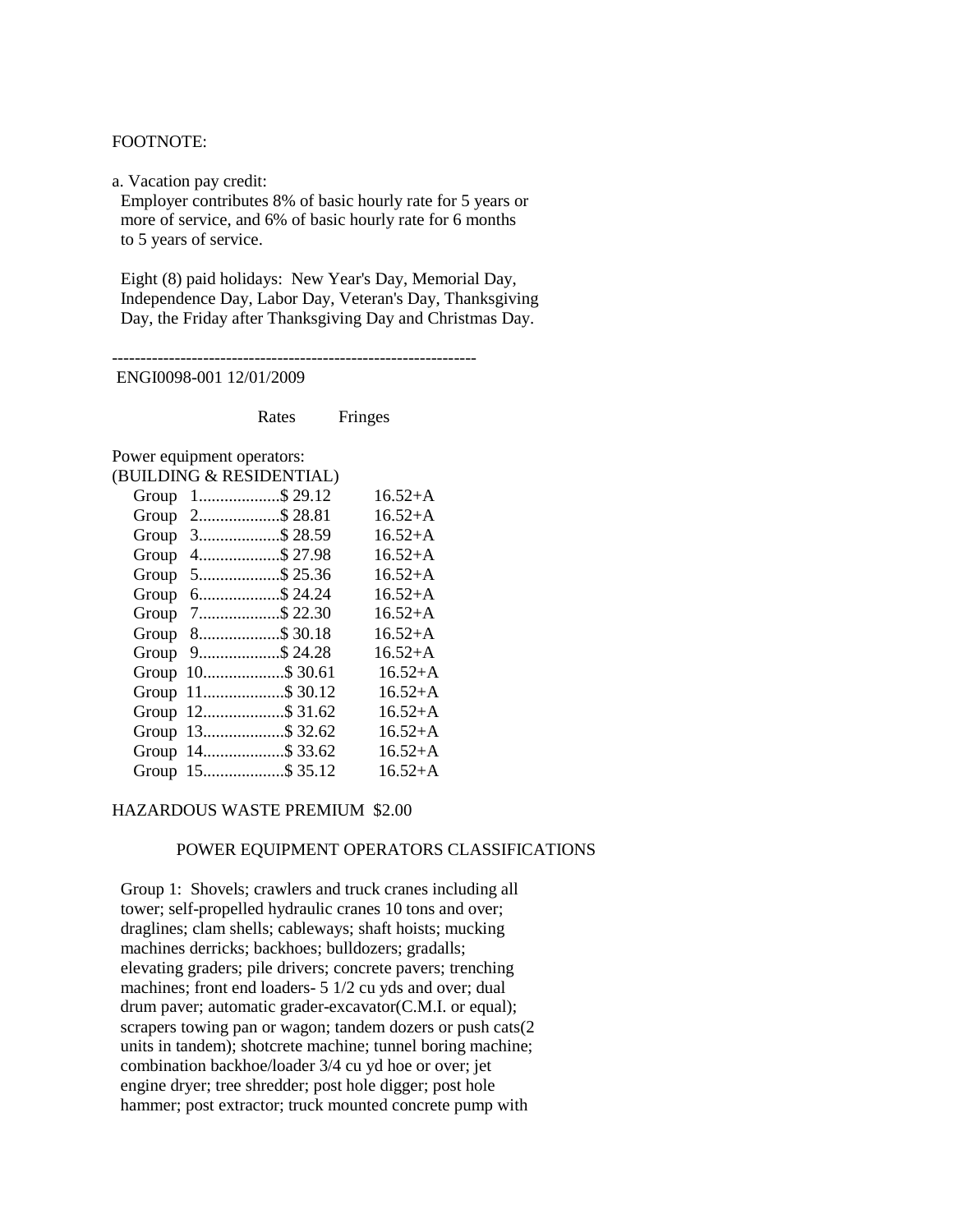boom; roto-mill; Grader; Horizontal Drilling Machine; John Henry Rock Drill and similar equipment.

 Group 2: Rotary drill with mounted compressor; compressor house (3 to 6 compressors); rock and earth boring machines (excluding McCarthy and similar drills); front end loaders 4 cu yds to 5 1/2 cu yds); forklifts-7 ft lift and over 3 ton capacity; scraper 21 yds and over (struck load); sonic hammer console; reclaimers road planer/milling machine; cal tracks; ballast regulators; rail anchor machines; switch tampers, asphalt pavers; mechanic; welder and transfer machine.

 Group 3: Combination backhoe/loader up to 3/4 cu yd; scrapers up to 21 cu yd (struck load, self propelled or tractor drawn); tireman; front end loaders up to 4 yds; well drillers; engineer or fireman on high pressure boiler; self-loading batch plant; well point operators electric pumps used in well point system; pumps, 16 inches and over (total discharge); compressor, one or two 900 cu ft and over; powered grease truck; tunnel locomotives and dingys; grout pumps; hydraulic jacks; boom truck; hydraulic cranes up to 10 ton.

 Group 4: Asphalt rollers; self-powered rollers and compactors; tractor without blade drawing sheepsfoot roller; rubber tire roller; vibratory roller or other type of compactors including machines for pulverizing and aerating soil; york rake.

 Group 5: Hoists; conveyors; power pavement breakers; self-powered concrete pavement finishing machines; two bag mixers with skip; McCarthy and similar drills; batch plants (not self loading); bulk cement plants; self-propelled material spreaders; three or more 10 KW light plants; 30 KW or more generators; power broom.

Group 6: Compressor (one or two) 315 cu ft to 900 cu ft; pumps 4 inches to 16 inches (total discharge).

 Group 7: Compressors up to 315 cu ft; small mixers with skip; pumps up to 4 inches; power heaters; oiler; A-frame trucks; forklifts-up to 7 ft. lift and up to 3 ton capacity; hydro broom; stud welder.

Group 8: Truck crane crews

Group 9: Oiler

Group 10: Master Mechanic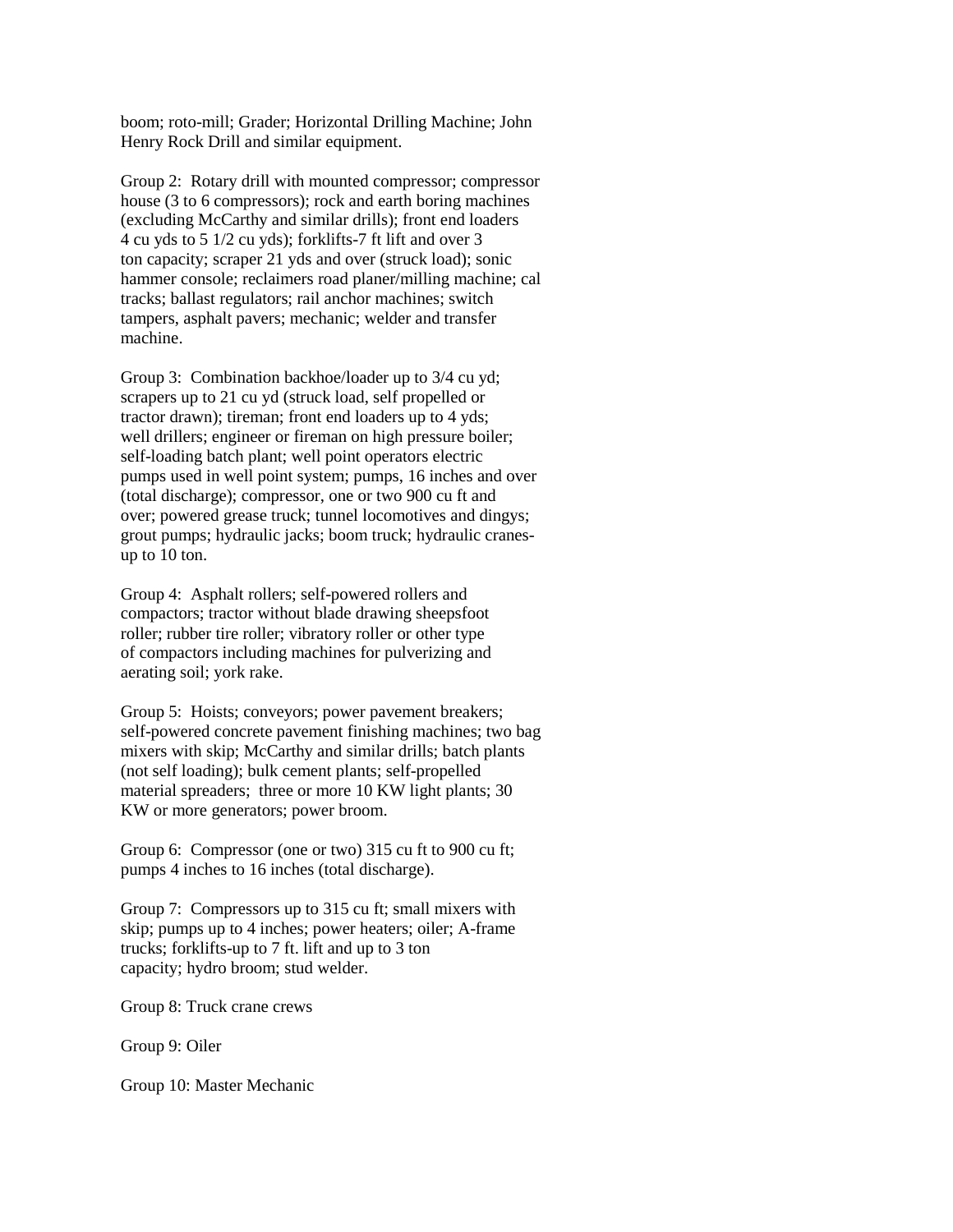Group 11: Boom lengths over 150 feet including jib

Group 12: Boom lengths over 200 feet including jib

Group 13: Boom lengths over 250 feet including jib

Group 14: Boom lengths over 300 feet including jib

Group 15: Boom lengths over 350 feet including jib

FOOTNOTE FOR POWER EQUIPMENT OPERATORS: A. Paid Holidays: New year's Day, Washington's Birthday, Memorial Day, Independence Day, Labor Day, Columbus Day, Veterans Day, Thanksgiving Day and Christmas Day

----------------------------------------------------------------

IRON0007-014 09/16/2013

BERKSHIRE (Becket, East Otis, Hinsdale, Lee, Monterey, New Marlboro, North Otis, Otis, Peru, Sandisfield, Savoy, Sheffield, Washington, Windsor); FRANKLIN; HAMPDEN; HAMPSHIRE

Rates Fringes

IRONWORKER.......................\$ 29.42 26.77 ----------------------------------------------------------------

IRON0012-004 04/30/2013

BERKSHIRE (Remainder of County)

Rates Fringes

Ironworkers: Sheeter.....................\$ 28.00 21.96 Structural, Ornamental, Reinforcing, Fence Erector, Machinery Mover, Rigger, Rodman, Stone Derrickman..................\$ 28.00 21.96 ----------------------------------------------------------------

LABO0014-004 06/01/2011

BERKSHIRE COUNTY FRANKLIN COUNTY (the towns of Ashfield, Buckland, Charlemont, Hawley, Heath, and Rowe only) HAMPSHIRE COUNTY (the towns of Chesterfield, Cummington, Goshen, Middlefield, Plainfield, and Worthington only)

Rates Fringes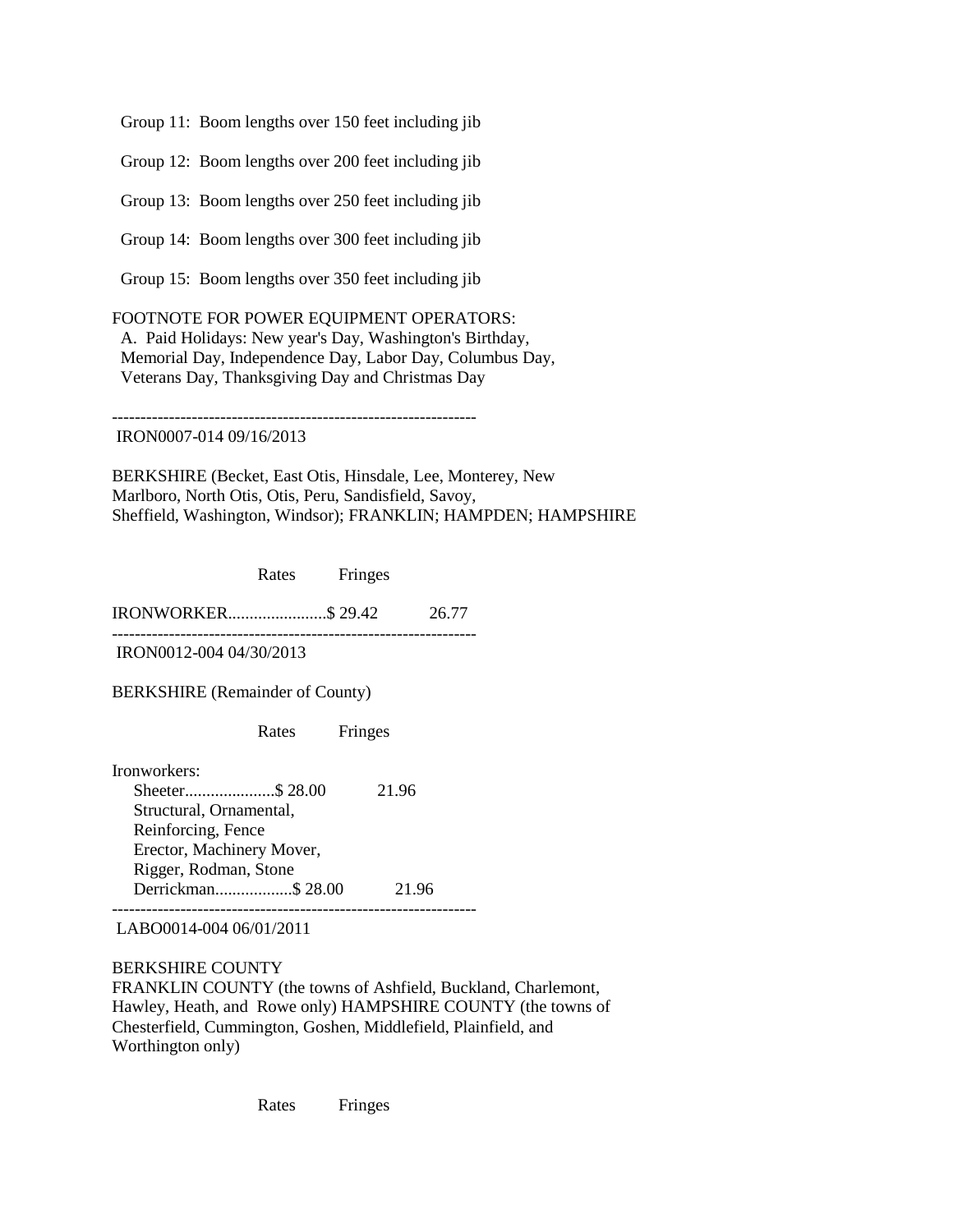|  | Plasterer tender\$ 22.00 | 15.80 |
|--|--------------------------|-------|
|  |                          |       |

----------------------------------------------------------------

LABO0014-005 06/01/2011

HAMPDEN COUNTY HAMPSHIRE COUNTY (with the exception of Chesterfield, Cummington, Goshen, Middlefield, Plainfield, and Worthington) FRANKLIN COUNTY (with the exception of Ashfield, Buckland, Charlemont, Hauley, Heath, Orange, Rowe, and Warwick)

Rates Fringes

----------------------------------------------------------------

Plasterer tender.................\$ 25.69 17.00

LABO0022-002 12/01/2012

FRANKLIN (Orange, Warwick)

Rates Fringes

Laborers:

|                 | 19.50 |
|-----------------|-------|
|                 | 19.50 |
| GROUP 3\$ 30.35 | 19.50 |
| GROUP 4\$ 30.60 | 19.50 |
| GROUP 5\$ 30.35 | 19.50 |
| GROUP 6\$ 31.60 | 19.50 |

LABORERS CLASSIFICATIONS

 GROUP 1: Laborers; carpenter tenders; cement finisher tenders, plasterer tenders

 GROUP 2: Asphalt raker; fence and guard rail erector; laser beam operator; mason tenmder; pipelayer; pneumatic drill operator; pneumatic tool operator; wagon drill operatorm jackhammer operator, pavement breaker, carbide core drilling machine, chain saw operator, barco type jumping tampers, concrete pump, motorized mortar miner, ride-on motorized buggy

 GROUP 3: Air track operator; block paver; rammer; curb setter, hydraulic and similar self-powered drills

GROUP 4: Blaster; powderman

GROUP 5: Precast floor and roof, plank erector

GROUP 6: Asbestos Abatement, Toxic and Hazardous waste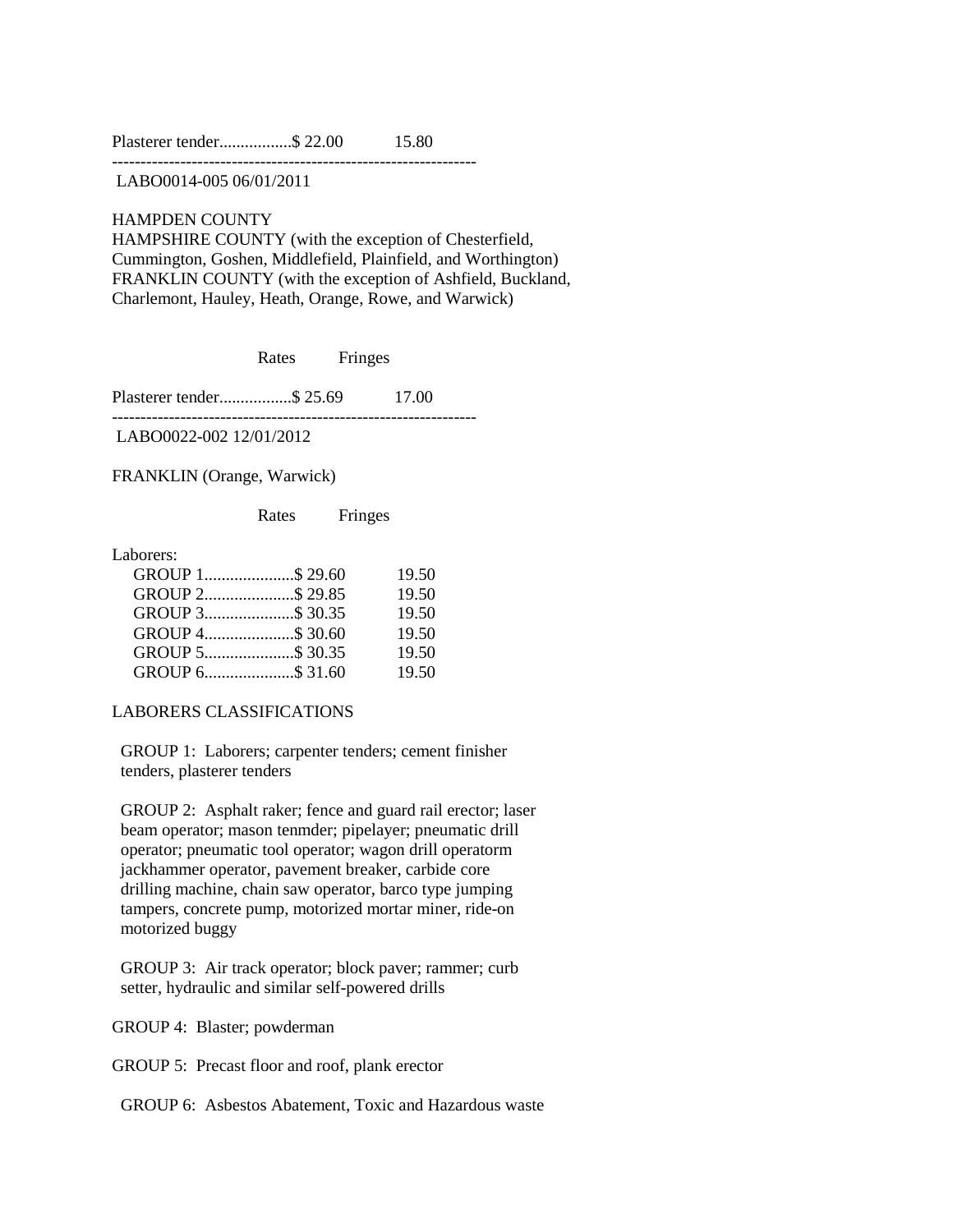laborers

----------------------------------------------------------------

LABO0473-001 12/01/2012

## BERKSHIRE COUNTY, FRANKLIN COUNTY, (THE TOWNS OF ASHFIELD, BUCKLAND, CHARLEMONT, HAWLEY, HEATH, AND ROWE ONLY) HAMPSHIRE COUNTY (THE TOWNS OF CHESTERFIELD, CUMMINGTON, GOSHEN, MIDDLEFIELD, PLAINFIELD, AND WORTHINGTON ONLY)

Rates Fringes

Laborers:........................\$ 22.80 16.25 ----------------------------------------------------------------

LABO0596-001 06/03/2013

## HAMPDEN COUNTY, HAMPSHIRE COUNTY (WITH THE EXCEPTION OF CHESTERFIELD, CUMMINNGTON, GOSHEN, MIDDLEFIELD, PLAINFIELD, AND WORTHINGTON) FRANKLIN COUNTY (WITH THE EXCEPTION OF ASHFIELD, BUCKLAND, CHARLEMONT, HAULY, HEATH, ORANGE,ROWE AND WARWICK)

Rates Fringes

Laborers:

|  |                 | 18.63 |
|--|-----------------|-------|
|  |                 | 18.63 |
|  | GROUP 3\$29.40  | 18.63 |
|  |                 | 18.63 |
|  | GROUP 5\$ 28.40 | 18.63 |
|  |                 |       |

LABORERS CLASSIFICATIONS

GROUP 1: Laborers, carpenter tenders, wrecking laborers

 GROUP 2: Asphalt rakers, carbide core driller operators, chain saw operators, pipelayers, jackhammer and paving breaker operators, Barco type jumping tampers, laser beam operators, concrete pump operators, mason tenders, motorized mortar mixers, ride-on motorized buggy operators, wagon drill operators

 GROUP 3: precast floor and roof plank erectors, sign erectors, asbestos removal laborers, haz-mat laborers

 GROUP 4: Air track operators, block pavers, rammers and curb setters, hydraulic and similar self-powered drills

GROUP 5: Powderman and blaster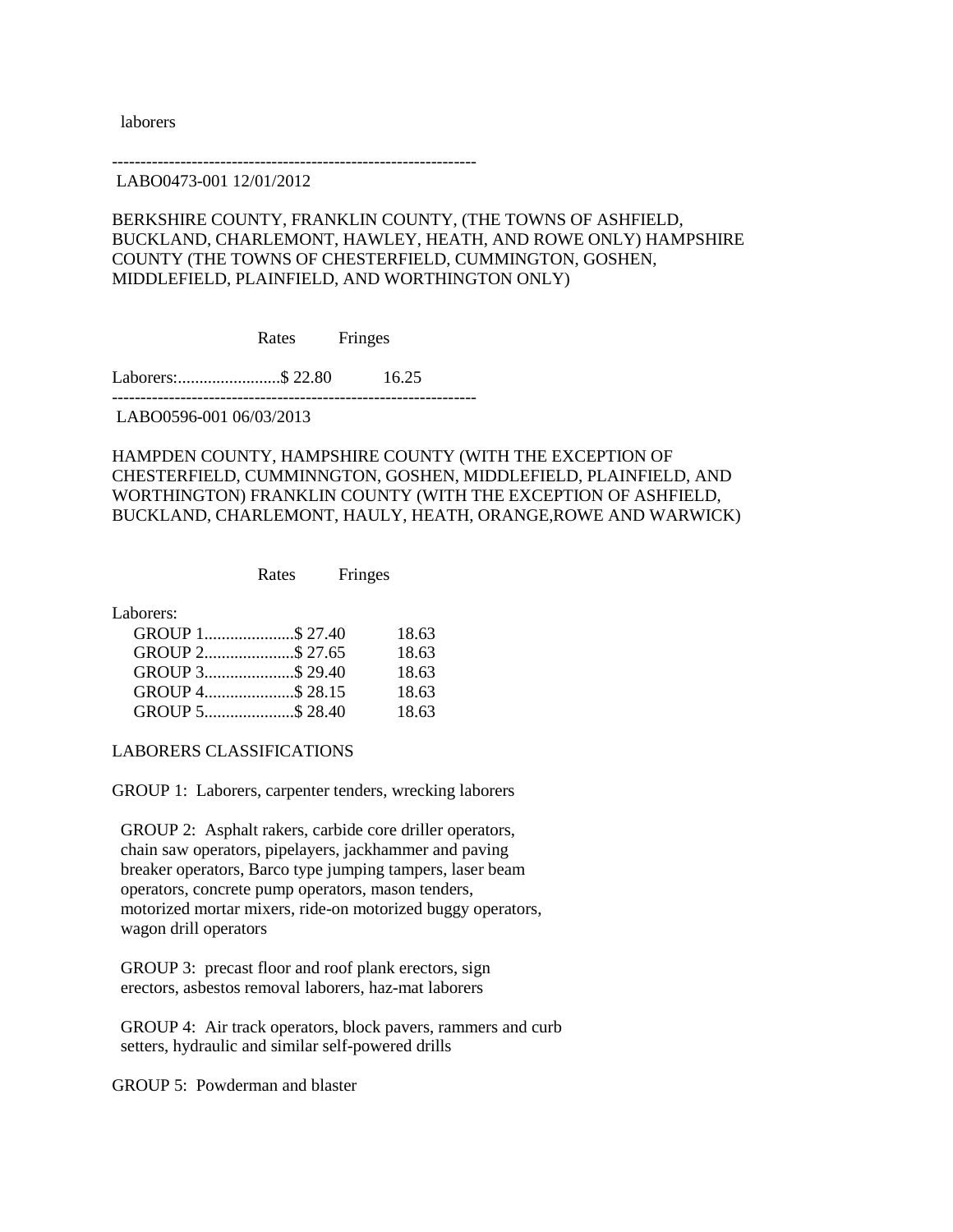---------------------------------------------------------------- MARB0097-001 03/01/2012 Rates Fringes MARBLE FINISHER..................\$ 28.43 25.85 ---------------------------------------------------------------- PAIN0011-008 06/01/2013 Rates Fringes GLAZIER..........................\$ 34.18 17.75+A FOOTNOTE: A. PAID HOLIDAY: LABOR DAY (provided employee has worked any part of the week prior to Labor Day and any part of the week after Labor Day ---------------------------------------------------------------- PAIN0035-007 01/01/2013 Rates Fringes Painters: NEW CONSTRUCTION: Brush, Taper...............\$ 27.48 20.60 Spray, Sandblast...........\$ 28.88 20.60 REPAINT: Brush, Taper...............\$ 24.80 20.60 Spray, Sandblast...........\$ 26.20 20.60 ---------------------------------------------------------------- PLUM0004-003 03/01/2013 FRANKLIN (Orange) Rates Fringes Plumber and Steamfitter...........\$ 40.01 24.21 ---------------------------------------------------------------- PLUM0104-004 09/17/2013 BERKSHIRE (Becket, Otis, Sandisfield); FRANKLIN (Except Monroe, Rowe, and the Western part of Charlemont); HAMPDEN; HAMPSHIRE Rates Fringes

Plumbers and Pipefitters.........\$ 36.31 22.80

### FOOTNOTE:

A. Two paid holidays, Independence Day and Labor Day,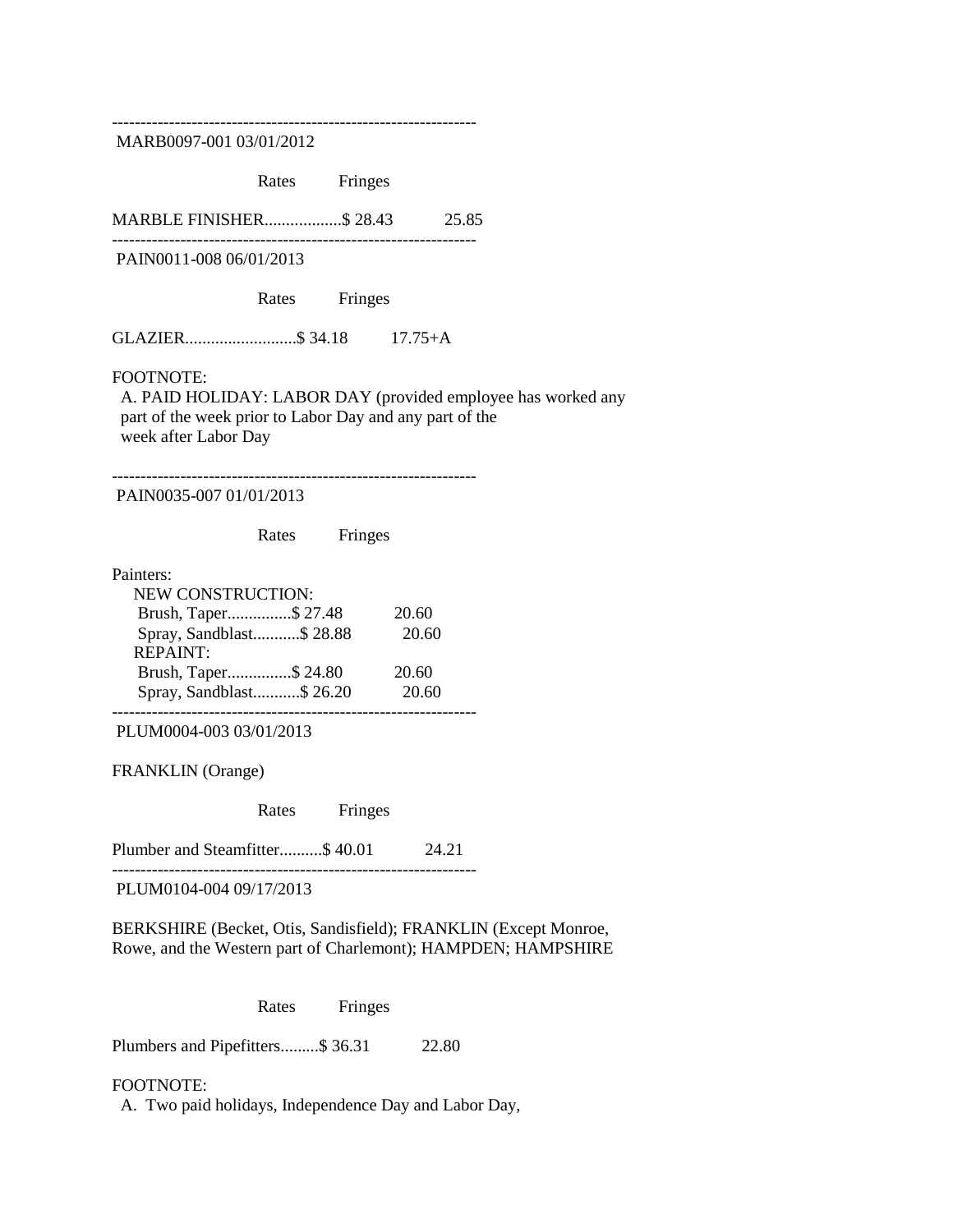provided the employee has been employed seven days prior to the holiday by the same employer

---------------------------------------------------------------- PLUM0104-009 09/17/2013

BERKSHIRE (Except Otis, Becket, Sandisfield); FRANKLIN (Monroe, Rowe and the Western part of Charlemont)

Rates Fringes

Plumber and Steamfitter..........\$ 36.31 22.80 ----------------------------------------------------------------

ROOF0248-001 01/01/2013

All tear-off and/or removal (of any types of roofing), and all spudding, sweeping, vacuuming and/or cleanup of any and all areas of any type where a roof is to be relaid.

Rates Fringes

Roofers: Composition Roofers & Damp Waterproofers...............\$ 26.35 20.40 Pitch,Slate, Tile and Precast Concrete............\$ 26.85 20.90 ----------------------------------------------------------------

\* SFMA0550-003 01/01/2014

Rates Fringes

SPRINKLER FITTER.................\$ 39.40 21.05+a

 a. PAID HOLIDAYS: Memorial Day, July 4th, Labor Day, Thanksgiving Day and Christmas Day, provided the employee has been in the employment of a contractor 20 working days prior to any such paid holidays.

----------------------------------------------------------------

SHEE0063-001 07/01/2012

Rates Fringes

Sheet metal worker.................\$ 31.23 23.69

----------------------------------------------------------------

TEAM0379-001 08/01/2013

Rates Fringes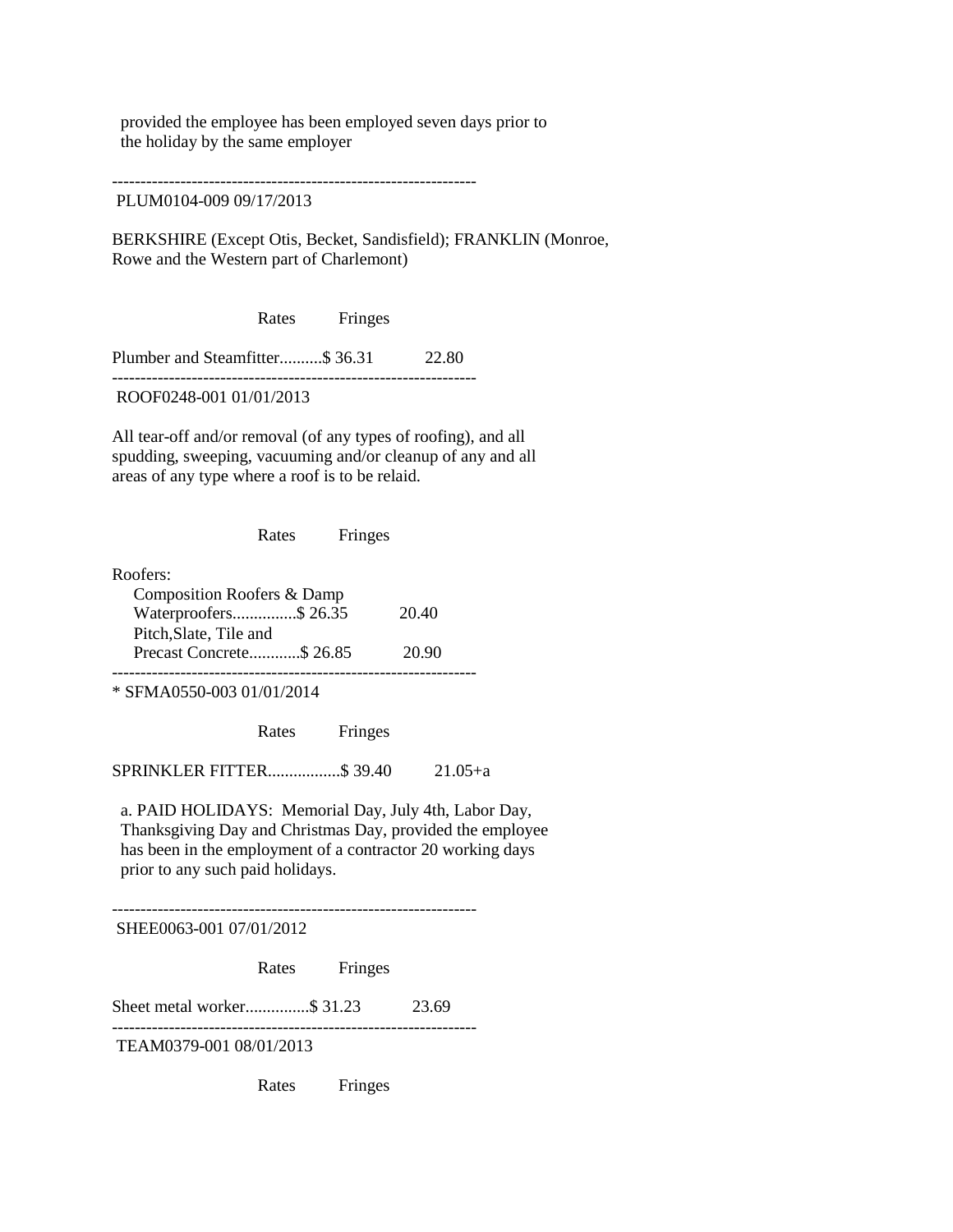Truck drivers:

| Group 1\$ 30.78 | $18.37+A+B$ |
|-----------------|-------------|
| Group 2\$ 30.95 | $18.37+A+B$ |
| Group 3\$ 31.02 | $18.37+A+B$ |
| Group 4\$ 31.14 | $18.37+A+B$ |
| Group 5\$ 31.24 | $18.37+A+B$ |
| Group 6\$ 31.53 | $18.37+A+B$ |
| Group 7\$ 31.82 | $18.37+A+B$ |

## POWER TRUCKS \$.25 DIFFERENTIAL BY AXLE TUNNEL WORK (UNDERGROUND ONLY) \$.40 DIFFERENTIAL BY AXLE HAZARDOUS MATERIALS (IN HOT ZONE ONLY) \$2.00 PREMIUM

### TRUCK DRIVERS CLASSIFICATIONS

Group 1: Station wagons; panel trucks; and pickup trucks

Group 2: Two axle equipment; & forklift operator

Group 3: Three axle equipment and tireman

Group 4: Four and Five Axle equipment

 Group 5: Specialized earth moving equipment under 35 tons other than conventional type trucks; low bed; vachual; mechanics, paving restoration equipment

Group 6: Specialized earth moving equipment over 35 tons

Group 7: Trailers for earth moving equipment (double hookup)

### FOOTNOTES:

 A. PAID HOLIDAYS: New Year's Day, Washington's Birthday, Memorial Day, Independence Day, Labor Day, Patriot's Day, Columbus Day, Veteran's Day, Thanksgiving Day and Christmas Day

 B. PAID VACATION: Employees with 4 months to 1 year of service receive 1/2 day's pay per month; 1 week vacation for 1 - 5 years of service; 2 weeks vacation for 5 - 10 years of service; and 3 weeks vacation for more than 10 years of service

----------------------------------------------------------------

WELDERS - Receive rate prescribed for craft performing operation to which welding is incidental.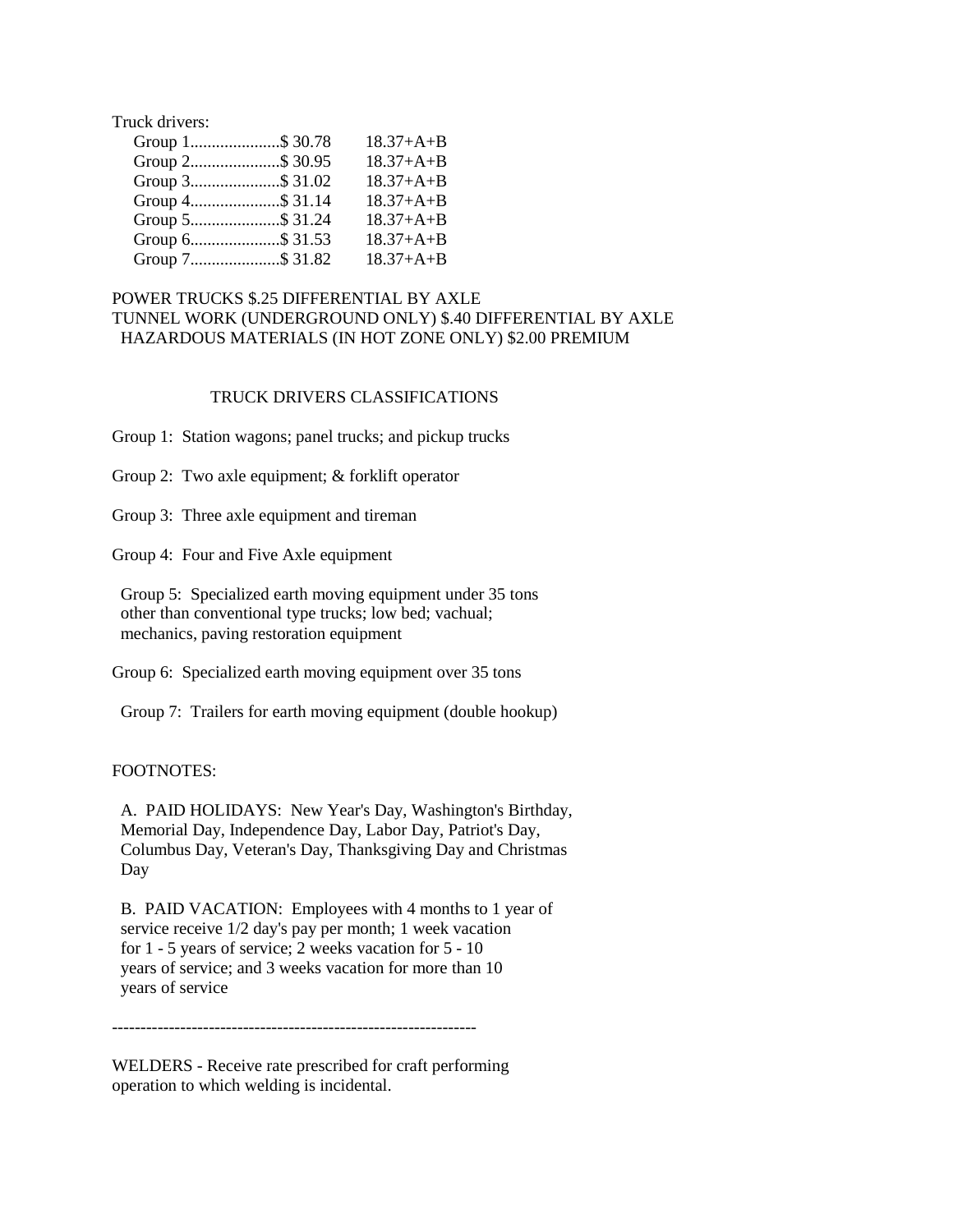Unlisted classifications needed for work not included within the scope of the classifications listed may be added after award only as provided in the labor standards contract clauses (29CFR 5.5 (a) (1) (ii)).

================================================================

The body of each wage determination lists the classification and wage rates that have been found to be prevailing for the cited type(s) of construction in the area covered by the wage determination. The classifications are listed in alphabetical order of "identifiers" that indicate whether the particular rate is union or non-union.

----------------------------------------------------------------

## Union Identifiers

An identifier enclosed in dotted lines beginning with characters other than "SU" denotes that the union classification and rate have found to be prevailing for that classification. Example: PLUM0198-005 07/01/2011. The first four letters , PLUM, indicate the international union and the four-digit number, 0198, that follows indicates the local union number or district council number where applicable , i.e., Plumbers Local 0198. The next number, 005 in the example, is an internal number used in processing the wage determination. The date, 07/01/2011, following these characters is the effective date of the most current negotiated rate/collective bargaining agreement which would be July 1, 2011 in the above example.

Union prevailing wage rates will be updated to reflect any changes in the collective bargaining agreements governing the rates.

0000/9999: weighted union wage rates will be published annually each January.

## Non-Union Identifiers

Classifications listed under an "SU" identifier were derived from survey data by computing average rates and are not union rates; however, the data used in computing these rates may include both union and non-union data. Example: SULA2004-007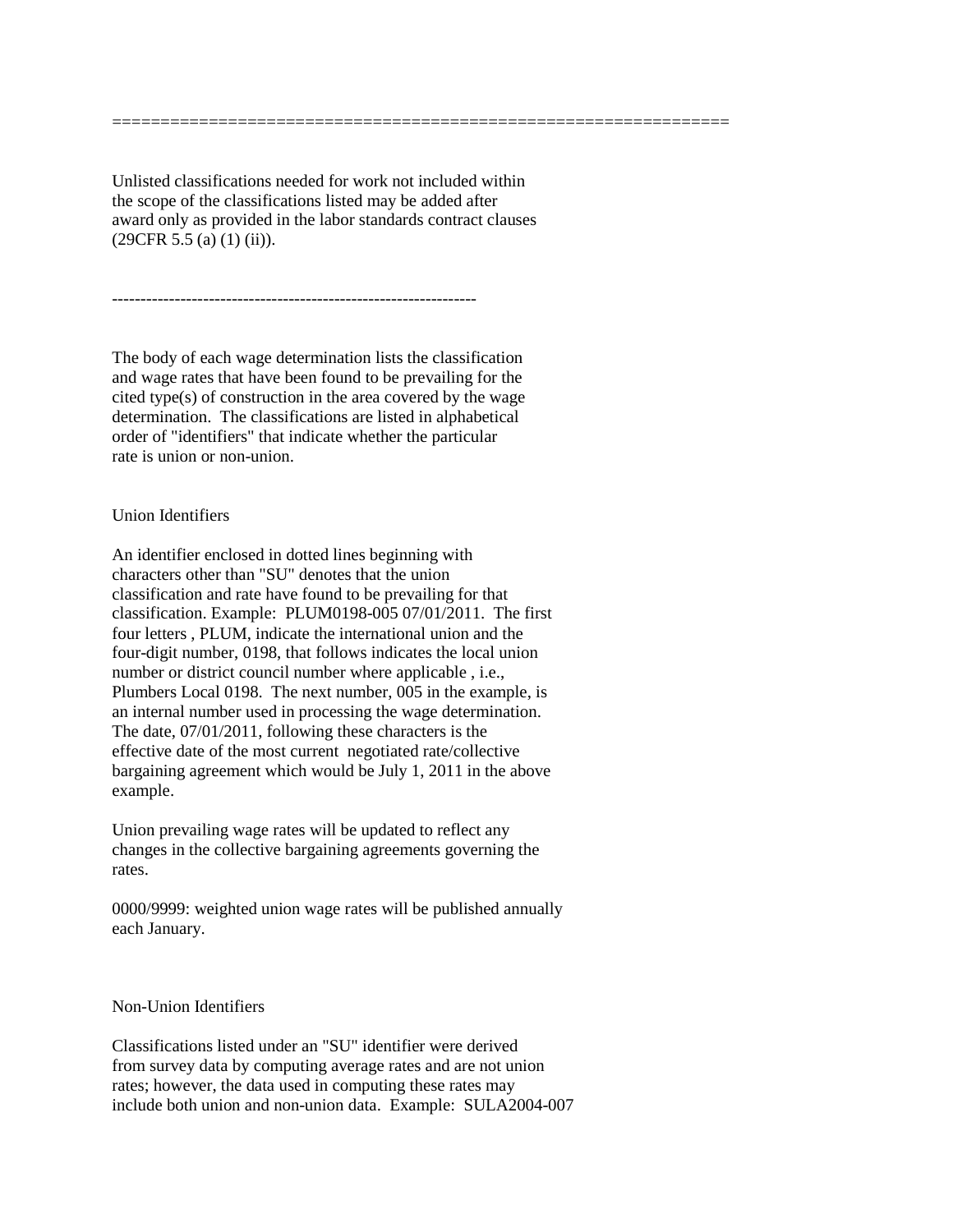5/13/2010. SU indicates the rates are not union majority rates, LA indicates the State of Louisiana; 2004 is the year of the survey; and 007 is an internal number used in producing the wage determination. A 1993 or later date, 5/13/2010, indicates the classifications and rates under that identifier were issued as a General Wage Determination on that date.

Survey wage rates will remain in effect and will not change until a new survey is conducted.

----------------------------------------------------------------

# WAGE DETERMINATION APPEALS PROCESS

1.) Has there been an initial decision in the matter? This can be:

\* an existing published wage determination

- \* a survey underlying a wage determination
- \* a Wage and Hour Division letter setting forth a position on a wage determination matter
- \* a conformance (additional classification and rate) ruling

On survey related matters, initial contact, including requests for summaries of surveys, should be with the Wage and Hour Regional Office for the area in which the survey was conducted because those Regional Offices have responsibility for the Davis-Bacon survey program. If the response from this initial contact is not satisfactory, then the process described in 2.) and 3.) should be followed.

With regard to any other matter not yet ripe for the formal process described here, initial contact should be with the Branch of Construction Wage Determinations. Write to:

> Branch of Construction Wage Determinations Wage and Hour Division U.S. Department of Labor 200 Constitution Avenue, N.W. Washington, DC 20210

2.) If the answer to the question in 1.) is yes, then an interested party (those affected by the action) can request review and reconsideration from the Wage and Hour Administrator (See 29 CFR Part 1.8 and 29 CFR Part 7). Write to:

> Wage and Hour Administrator U.S. Department of Labor 200 Constitution Avenue, N.W. Washington, DC 20210